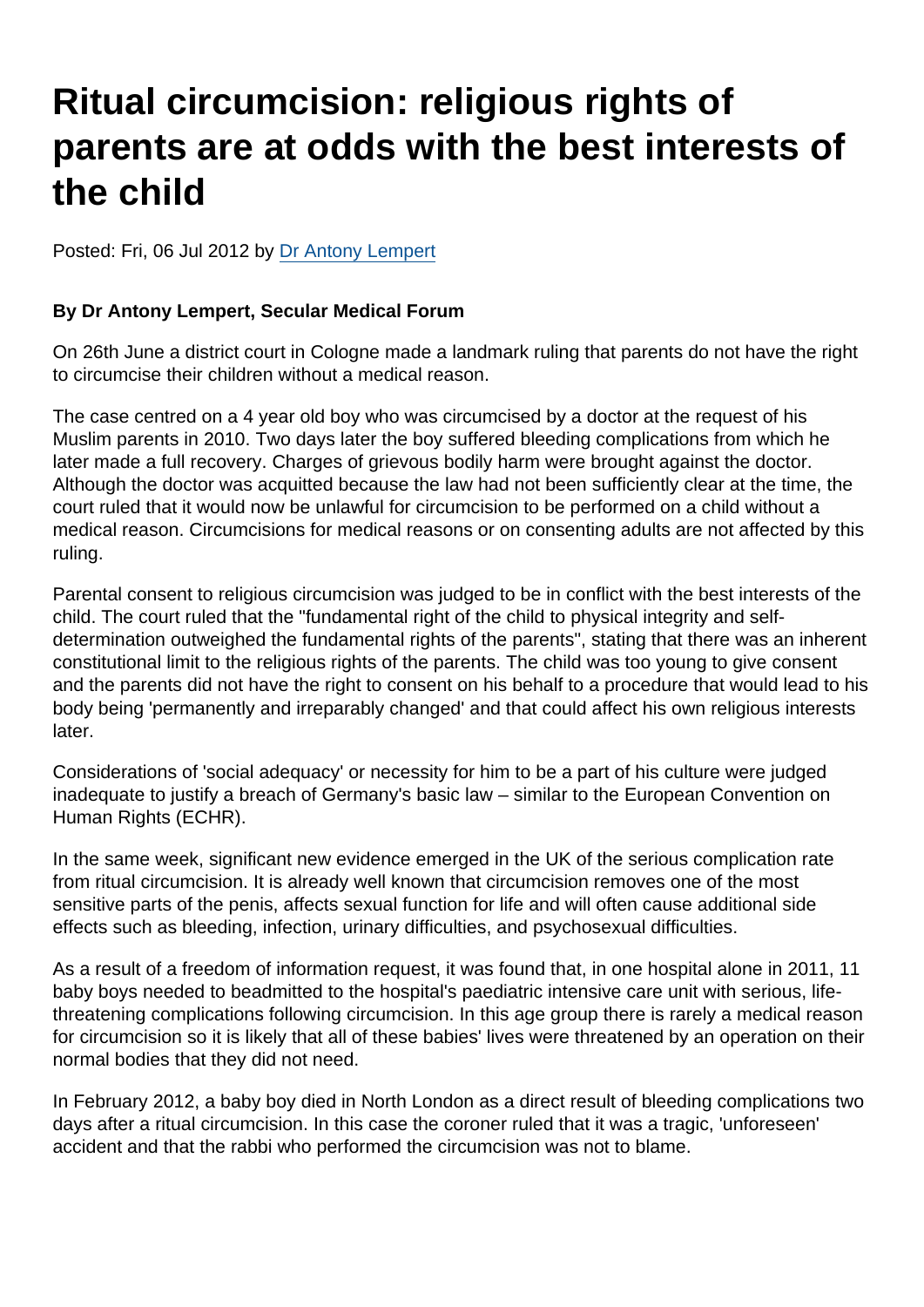Religious justifications for ritual circumcision rest on the bankrupt premise that all baby boys born to Jews and Muslims will themselves identify with those religions and that they would want this to have been done to them in childhood. Further, the harms caused by this operation are frequently denied or diminished. Those men who dare to speak out are often humiliated and dismissed or ridiculed for daring to compare the assault on their normal genitals with the suffering of girls and women even though there is a wide spectrum of harm in both girls and boys when their genitals are cut for no therapeutic reason and the ethical principle is identical.

Circumcision apologists and advocates will often say that they have never heard any men complain so they don't believe there can be a problem. There is a problem, and it's time we addressed it.

The German court ruling decision was discussed on BBC One's Sunday Morning Live show with Samira Ahmed. Dr Antony Lempert appeared on the programme which is available to view until 10am Sunday morning. [Here is a link to the show](http://www.bbc.co.uk/iplayer/episode/b01kkvz3/Sunday_Morning_Live_Series_3_Episode_4/) (30 minutes in).

Visit the [Secular Medical Forum](http://www.secularmedicalforum.org.uk/) website

#### Dr Antony Lempert

Dr Antony Lempert is chair of the NSS's Secular Medical Forum. The views expressed in our blogs are those of the author and may not necessarily represent the views of the NSS. You can follow him on Twitter [@seculant](https://twitter.com/seculant?lang=en)

## Religious dogma shouldn't interfere with your healthcare

We campaign to protect patients from the harm caused by the imposition on them of other people's religious values, and advocate for a secular approach to current healthcare issues. Please consider a donation, from as little as £1 a month, to help support our work in this area.

P.S. make sure to check out the related campaigns below.

- [Find out more](https://www.secularism.org.uk/healthcare/)
- [Make a donation](https://www.secularism.org.uk/donate.html)
- [Share on What's App](whatsapp://send?text=http://www.secularism.org.uk/opinion/2012/07/ritual-circumcision-religious-rights-of-parents-are-at-odds-with-best-interests-of-the-child?format=pdf)
- [Share on Facebook](https://www.facebook.com/sharer/sharer.php?u=http://www.secularism.org.uk/opinion/2012/07/ritual-circumcision-religious-rights-of-parents-are-at-odds-with-best-interests-of-the-child?format=pdf&t=Ritual+circumcision:+religious+rights+of+parents+are+at+odds+with+the+best+interests+of+the+child)
- [Share on Twitter](https://twitter.com/intent/tweet?url=http://www.secularism.org.uk/opinion/2012/07/ritual-circumcision-religious-rights-of-parents-are-at-odds-with-best-interests-of-the-child?format=pdf&text=Ritual+circumcision:+religious+rights+of+parents+are+at+odds+with+the+best+interests+of+the+child&via=NatSecSoc)
- [Share on Email](https://www.secularism.org.uk/share.html?url=http://www.secularism.org.uk/opinion/2012/07/ritual-circumcision-religious-rights-of-parents-are-at-odds-with-best-interests-of-the-child?format=pdf&title=Ritual+circumcision:+religious+rights+of+parents+are+at+odds+with+the+best+interests+of+the+child)
- [Subscribe to RSS Feed](/mnt/web-data/www/cp-nss/feeds/rss/news)

Tags: [Circumcision](https://www.secularism.org.uk/opinion/tags/Circumcision), [Healthcare](https://www.secularism.org.uk/opinion/tags/Healthcare)

## Related Campaigns